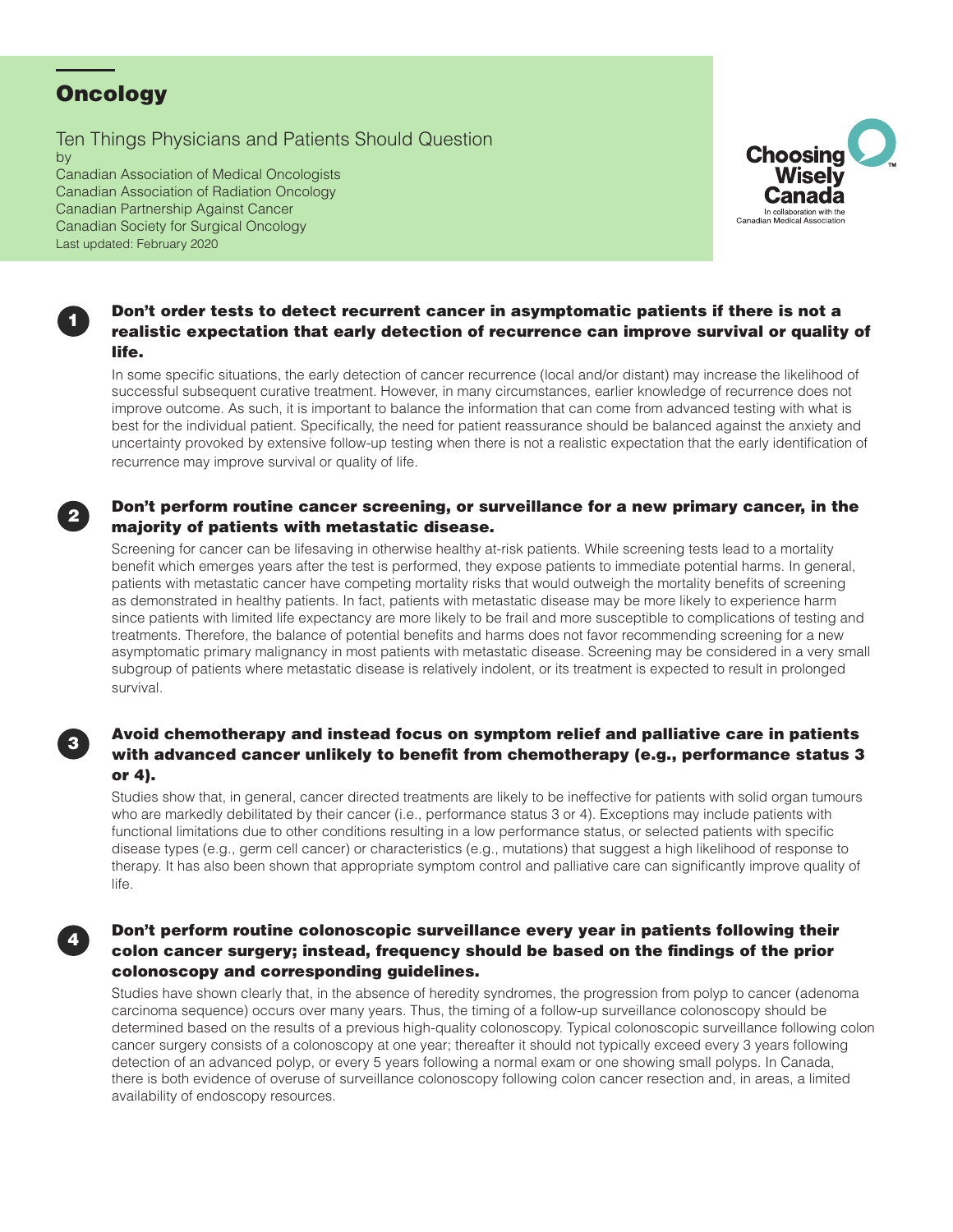

### <sup>5</sup> Don't delay or avoid palliative care for a patient with metastatic cancer because they are pursuing disease-directed treatment.

Numerous studies—including randomized trials—show that palliative care improves pain and symptom control, improves family satisfaction with care, and reduces costs. Palliative care does not accelerate death, and may prolong life in selected populations. The benefits of disease-directed treatment (e.g., chemotherapy or radiation) can be enhanced by early consideration of palliative care.



### <sup>6</sup> Don't recommend more than a single fraction of palliative radiation for an uncomplicated painful bone metastasis.

Randomized trials have established that single-fraction radiation to a previously unirradiated, uncomplicated peripheral bone or vertebral metastasis provides comparable pain relief and morbidity compared to multiple-fraction regimens, while optimizing patient and caregiver convenience. Although it results in a higher incidence of retreatment at a later date (20% vs. 8 % for multi-fraction regimens), the decreased patient burden usually outweighs any considerations of long-term effectiveness for those with a limited life expectancy.

# <sup>7</sup> Don't initiate management in patients with low-risk prostate cancer (T1/T2, PSA < 10 ng/ ml, and Gleason score < 7) without first discussing active surveillance.

Patients with localized prostate cancer have a number of reasonable management options. These include surgery, radiation, as well as conservative monitoring without therapy in appropriate patients. Shared decision-making between the patient and the physician can lead to better alignment of patient goals with treatment and more efficient care delivery. The use of patient-directed written decision aids concerning prostate cancer can give patients confidence about their choices, and improve compliance with therapy. Discussion regarding active surveillance should include both the elements and timing of such surveillance, and emphasize the need for compliance.

# <sup>8</sup> Don't initiate whole breast radiotherapy in 25 fractions as a part of breast conservation therapy in women age ≥50 with early stage invasive breast cancer without considering shorter treatment schedules.

Whole breast radiotherapy is beneficial for most women with invasive breast cancer treated with breast conservation therapy. Many studies have utilized "conventionally fractionated" schedules that deliver therapy over 5 to 6 weeks, often followed by 1 to 2 weeks of boost therapy. However, more recent evidence (including a major study from Canada) has demonstrated equivalent tumour control and cosmetic outcome in specific patient populations with shorter courses of therapy (approximately 3 to 4 weeks). Patients and their physicians should review these options to determine the most appropriate course of therapy.

# <sup>9</sup> Don't deliver care (e.g., follow-up) in a high-cost setting (e.g., inpatient, cancer center) that could be delivered just as effectively in a lower-cost setting (e.g., primary care).

Several studies (including randomized clinical trials) have demonstrated that surveillance following definitive cancer therapy can be performed equally well, and in a more patient-centered fashion, within a primary care setting. With the substantial increase in cancer survivors, the traditional practice of providing routine follow-up care through specialist cancer centres is placing rising demands and competing with other care delivery functions of such centres. Primary care providers are both willing to provide follow-up cancer care and have repeatedly assumed such responsibility. Despite this, the transition to primary care in Canada has been both variable and incomplete.

# **10 Don't routinely use extensive locoregional therapy in most cancer situations where there** is metastatic disease and minimal symptoms attributable to the primary tumour (e.g., colorectal cancer).

In the past, extensive local regional therapies (e.g., surgery) were often provided in patients with metastatic disease, regardless of the symptomatology of the primary tumour. However, recent evidence has suggested that in many cases these therapies do not improve outcome and, at times, delay the more important treatment of metastatic disease (e.g., chemotherapy). In general, patients with metastatic disease from solid organ malignancies and a relatively asymptomatic primary tumour should be considered for systemic therapy as a priority; the delay in systemic therapy and potential additional morbidity arising from extensive locoregional therapies should be avoided in these patients.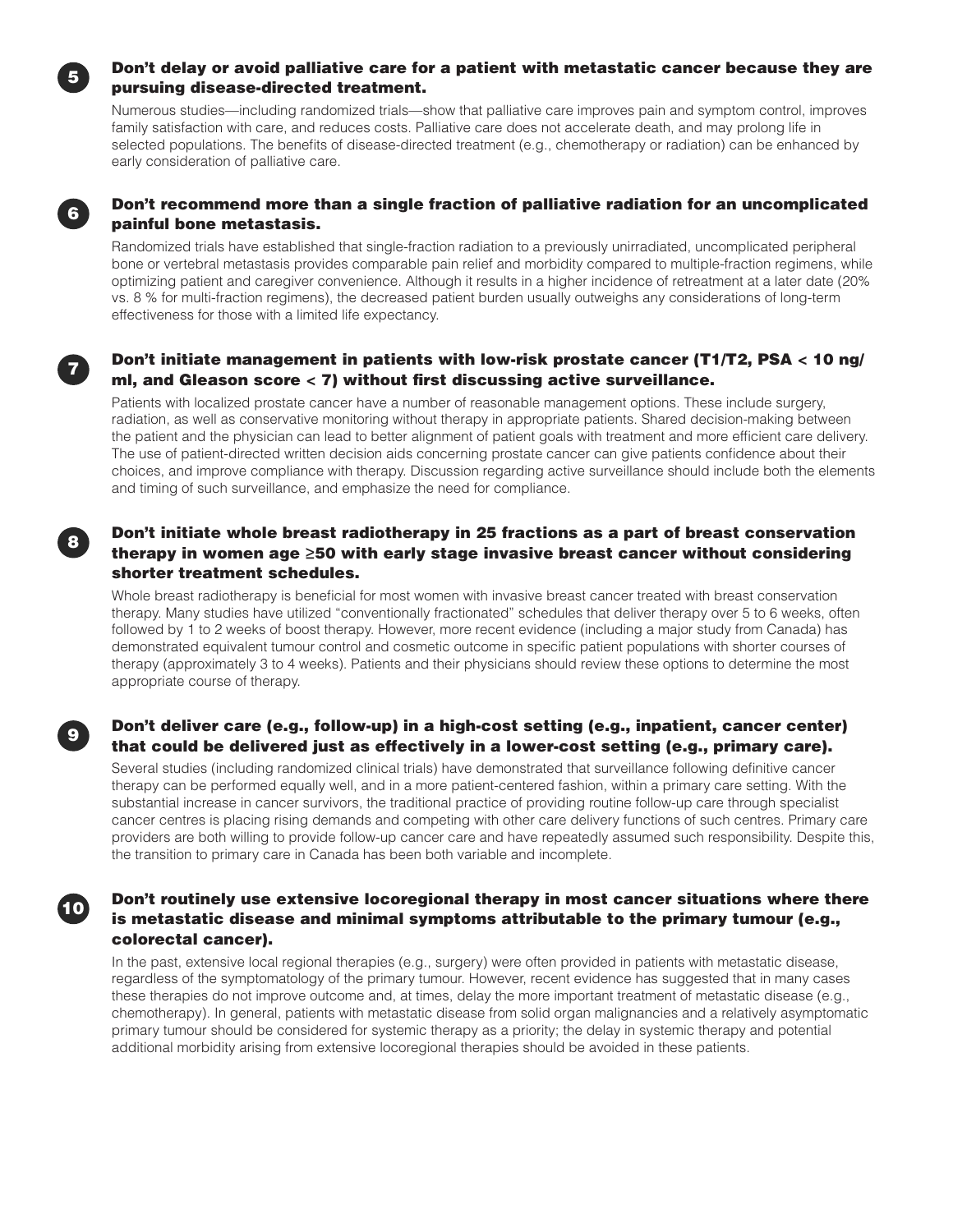#### How the list was created

To help create the cancer specific list for Choosing Wisely Canada, a Tri-Society Task Force was convened by the Canadian Partnership Against Cancer in late 2013. The Task Force included representatives from the Canadian Association of Radiation Oncology (CARO), Canadian Association of Medical Oncologists (CAMO) and Canadian Society of Surgical Oncology (CSSO). Through a multipronged consensus process of the Task Force, along with broader society member engagement, an initial list of 66 practices was generated. In addition, a framework for subsequent selection of low value/harmful practices was established and included the following elements: (1) the size of population to which practice is relevant; (2) the frequency of use of the practice in Canada; (3) the cost of the practice; (4) the evidence/degree of harm of practice; and (5) the potential for change in use of the practice. Based on this framework, and after an iterative adjudication and voting process, this list was first reduced to a long list of 41 practices, then to a short list of 19 practices, and subsequently to a final list of 10 low value, unnecessary, or harmful practices. Many practices were considered, including cancer-related practices previously identified in the U.S. Choosing Wisely® campaign. Recommendation 3 was adapted with permission from the Five Things Physicians and Patients Should Question, © 2014 American Society of Clinical Oncology. Recommendations 5 and 6 were adapted with permission from the Five Things Physicians and Patients Should Question, © 2013 American Academy of Hospice and Palliative Medicine. Recommendations 7 and 8 were adapted with permission from the Five Things Physicians and Patients Should Question, © 2013 American Society for Radiation Oncology.

#### Sources

| $\mathbf \Omega$ | BC Cancer Agency. Cancer Management Guidelines. Gastrointestinal, Colon [Internet]. 2014 Feb 1 [cited 2014 Sep 23].<br>Earle C, et al. Follow-up care, surveillance protocol, and secondary prevention measures for survivors of colorectal cancer [Internet]. 2012 Feb 3 [cited 2014 Sep<br>$23$ .<br>Fahy BN. Follow-up after curative resection of colorectal cancer. Ann Surg Oncol. 2014 Mar;21(3):738-46. PMID: 24271157.<br>Grunfeld E, et al. Routine follow up of breast cancer in primary care: randomised trial. BMJ. 1996 Sep 14;313(7058):665-9. PMID: 8811760.<br>Khatcheressian J, et al. Breast cancer follow-up in the adjuvant setting. Curr Oncol Rep. 2008 Jan; 10(1):38-46. PMID: 18366959.<br>Meyerhardt JA, et al. Follow-up care, surveillance protocol, and secondary prevention measures for survivors of colorectal cancer: American Society of Clinical<br>Oncology clinical practice guideline endorsement. J Clin Oncol. 2013 Dec 10;31(35):4465-70. PMID: 24220554.<br>National Comprehensive Cancer Network. NCCN clinical practice guidelines in oncology: colon cancer [Internet]. 2014 [cited 2014 Sep 23].                                                                                                                                                                                                                                                                                                                                                                                                                                                                                                               |
|------------------|--------------------------------------------------------------------------------------------------------------------------------------------------------------------------------------------------------------------------------------------------------------------------------------------------------------------------------------------------------------------------------------------------------------------------------------------------------------------------------------------------------------------------------------------------------------------------------------------------------------------------------------------------------------------------------------------------------------------------------------------------------------------------------------------------------------------------------------------------------------------------------------------------------------------------------------------------------------------------------------------------------------------------------------------------------------------------------------------------------------------------------------------------------------------------------------------------------------------------------------------------------------------------------------------------------------------------------------------------------------------------------------------------------------------------------------------------------------------------------------------------------------------------------------------------------------------------------------------------------------------------------------------------------------|
| 0                | Fisher DA, et al. Inappropriate colorectal cancer screening: findings and implications. Am J Gastroenterol. 2005 Nov;100(11):2526-30. PMID: 16279910.<br>Lee SJ, et al. Time lag to benefit after screening for breast and colorectal cancer: meta-analysis of survival data from the United States, Sweden, United Kingdom,<br>and Denmark. BMJ. 2013 Jan 8;346:e8441. PMID: 23299842.<br>Moyer VA. Screening for prostate cancer: U.S. Preventive Services Task Force recommendation statement. Ann Intern Med. 2012 Jul 17;157(2):120-34. PMID:<br>22801674.<br>Schroder FH, et al. Prostate-cancer mortality at 11 years of follow-up. N Engl J Med. 2012 Mar 15;366(11):981-90. PMID: 22417251.<br>Whitlock EP, et al. Screening for colorectal cancer: a targeted, updated systematic review for the U.S. Preventive Services Task Force. Ann Intern Med. 2008 Nov<br>4;149(9):638-58. PMID: 18838718.                                                                                                                                                                                                                                                                                                                                                                                                                                                                                                                                                                                                                                                                                                                                                 |
| ❸                | Azzoli CG, et al. 2011 Focused Update of 2009 American Society of Clinical Oncology Clinical Practice Guideline Update on Chemotherapy for Stage IV Non-<br>Small-Cell Lung Cancer. J Clin Oncol. 2011 Oct 1;29(28):3825-31. PMID: 21900105.<br>Carlson RW, et al. Breast cancer. Clinical practice guidelines in oncology. J Natl Compr Canc Netw. 2009 Feb;7(2):122-92. PMID: 19200416.<br>Engstrom PF, et al. Colon cancer clinical practice guidelines in oncology. J Natl Compr Canc Netw. 2005 Jul;3(4):468-91. PMID: 16038639.<br>Ettinger DS, et al. Non-small cell lung cancer. J Natl Compr Canc Netw. 2010 Jul;8(7):740-801. PMID: 20679538.<br>Peppercorn JM, et al. American society of clinical oncology statement: toward individualized care for patients with advanced cancer. J Clin Oncol. 2011 Feb<br>20;29(6):755-60. PMID: 21263086.<br>Smith TJ, et al. Bending the cost curve in cancer care. N Engl J Med. 2011 May 26;364(21):2060-5. PMID: 21612477.<br>Temel JS, et al. Early palliative care for patients with metastatic non-small-cell lung cancer. N Engl J Med. 2010 Aug 19;363(8):733-42. PMID: 20818875.                                                                                                                                                                                                                                                                                                                                                                                                                                                                                                                  |
| O                | BC Cancer Agency. Cancer Management Guidelines. Gastrointestinal, Colon [Internet]. 2014 Feb 1 [cited 2014 Sep 23].<br>Hill MJ, et al. Aetiology of adenoma--carcinoma sequence in large bowel. Lancet. 1978 Feb 4;1(8058):245-7. PMID: 74668.<br>Leddin D, et al. Colorectal cancer surveillance after index colonoscopy: guidance from the Canadian Association of Gastroenterology. Can J Gastroenterol. 2013<br>Apr;27(4):224-8. PMID: 23616961.<br>Levin B, et al. Screening and surveillance for the early detection of colorectal cancer and adenomatous polyps, 2008: a joint guideline from the American Cancer<br>Society, the US Multi-Society Task Force on Colorectal Cancer, and the American College of Radiology. Gastroenterology. 2008 May;134(5):1570-95. PMID:<br>18384785.<br>Urguhart R, et al. Population-based longitudinal study of follow-up care for patients with colorectal cancer in Nova Scotia. J Oncol Pract. 2012 Jul;8(4):246-52.<br>PMID: 23180991.<br>van Kooten H, et al. Awareness of postpolypectomy surveillance guidelines: a nationwide survey of colonoscopists in Canada. Can. J. Gastroenterol. Feb<br>2012;26(2):79-84. PMID: 22312606.                                                                                                                                                                                                                                                                                                                                                                                                                                                                       |
| 6                | Delgado-Guay MO, et al. Symptom distress, interventions, and outcomes of intensive care unit cancer patients referred to a palliative care consult team. Cancer.<br>2009 Jan 15;115(2):437-45. PMID: 19107768.<br>Elsayem A, et al. Impact of a palliative care service on in-hospital mortality in a comprehensive cancer center. J Palliat Med. 2006 Aug;9(4):894-902. <b>PMID</b> :<br>16910804.<br>Elsayem A, et al. Palliative care inpatient service in a comprehensive cancer center: clinical and financial outcomes. J Clin Oncol. 2004 May 15;22(10):2008-14.<br>PMID: 15143094.<br>Gelfman LP, et al. Does palliative care improve quality? A survey of bereaved family members. J Pain Symptom Manage. 2008 Jul;36(1):22-8. PMID: 18411019.<br>Higginson IJ, et al. Is there evidence that palliative care teams alter end-of-life experiences of patients and their caregivers? J Pain Symptom Manage. 2003<br>Feb; 25(2): 150-68. PMID: 12590031.<br>Jordhøy MS, et al. A palliative-care intervention and death at home: a cluster randomised trial. Lancet. 2000 Sep 9;356(9233):888-93. PMID: 11036893.<br>London MR, et al. Evaluation of a Comprehensive, Adaptable, Life- Affirming, Longitudinal (CALL) palliative care project. J Palliat Med. 2005 Dec;8(6):1214-25.<br>PMID: 16351535<br>Temel JS, et al. Early palliative care for patients with metastatic non-small-cell lung cancer. J Clin Oncol. 2011 Jun 10:29(17):2319-26. PMID: 21555700.<br>Zimmermann C, et al. Early palliative care for patients with advanced cancer: a cluster-randomised controlled trial. Lancet. 2014 May 17;383(9930):1721-30.<br>PMID: 24559581. |
| 6                | Fairchild A, et al. International patterns of practice in palliative radiotherapy for painful bone metastases: evidence-based practice? Int J Radiat Oncol Biol Phys.<br>2009 Dec 1:75(5):1501-10. PMID: 19464820.<br>Lutz S, et al. Palliative radiotherapy for bone metastases: an ASTRO evidence-based guideline. Int J Radiat Oncol Biol Phys. 2011 Mar 15;79(4):965-76. PMID:<br>21277118.<br>Popovic M, et al. Review of international patterns of practice for the treatment of painful bone metastases with palliative radiotherapy from 1993 to 2013. Radiother<br>Oncol. 2014 Apr;111(1):11-7. PMID: 24560750.<br>Zimmermann C, et al. Early palliative care for patients with advanced cancer: a cluster-randomised controlled trial. Lancet. 2014 May 17;383(9930):1721-30.<br>PMID: 24559581.                                                                                                                                                                                                                                                                                                                                                                                                                                                                                                                                                                                                                                                                                                                                                                                                                                                   |